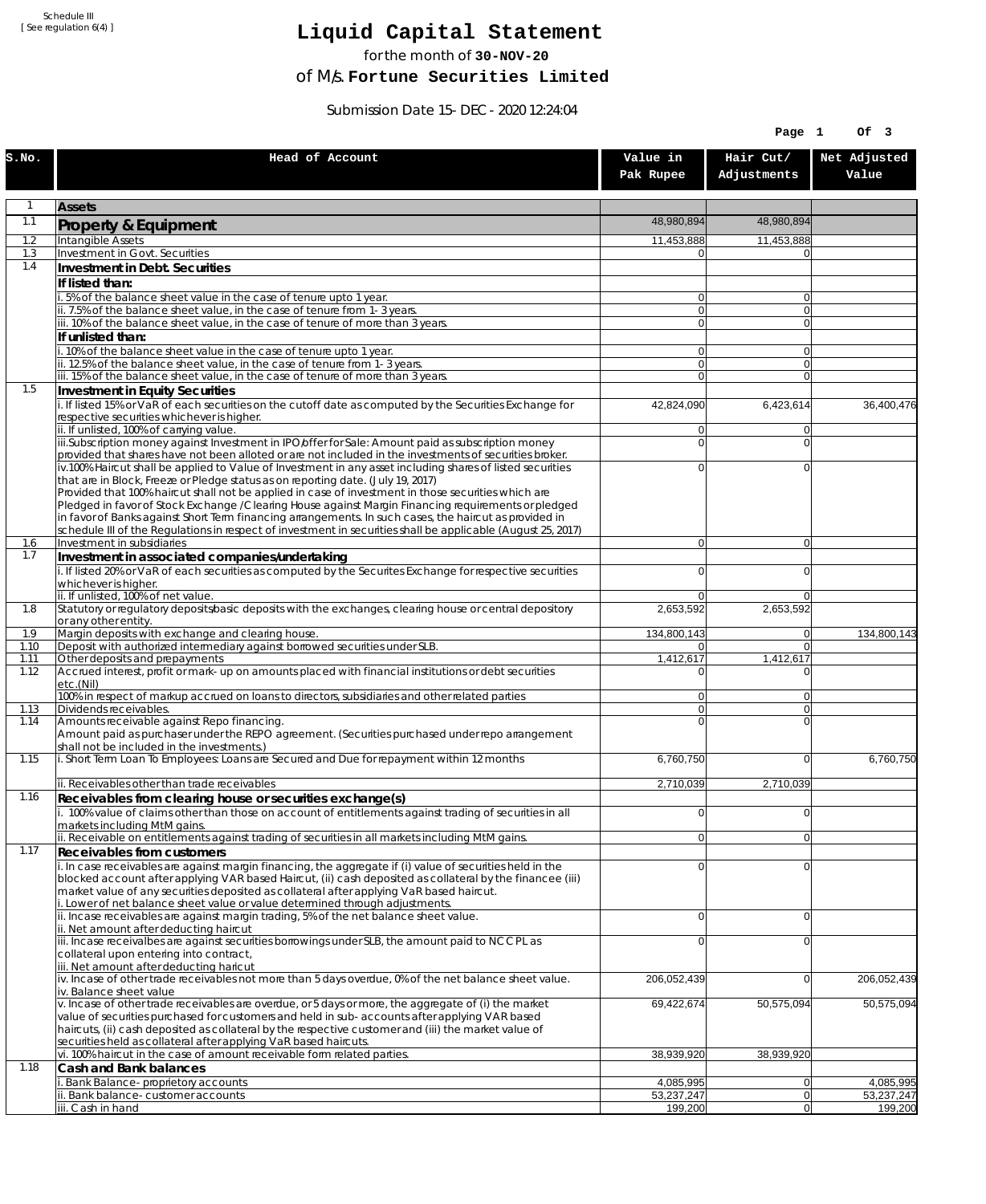Schedule III [ See regulation 6(4) ]

## **Liquid Capital Statement**

for the month of **30-NOV-20**

of M/s. **Fortune Securities Limited**

Submission Date 15-DEC-2020 12:24:04

|                |                                                                                                                                                                                                                                                                                                                                                                                                                                                                                                                              |                                  | Page 2                   | OF <sub>3</sub>          |
|----------------|------------------------------------------------------------------------------------------------------------------------------------------------------------------------------------------------------------------------------------------------------------------------------------------------------------------------------------------------------------------------------------------------------------------------------------------------------------------------------------------------------------------------------|----------------------------------|--------------------------|--------------------------|
| S.NO.          | Head of Account                                                                                                                                                                                                                                                                                                                                                                                                                                                                                                              | Value in<br>Pak Rupee            | Hair Cut/<br>Adjustments | Net Adjusted<br>Value    |
| 1.19           | <b>Total Assets</b>                                                                                                                                                                                                                                                                                                                                                                                                                                                                                                          | 623,533,488                      | 163,149,658              | 492,111,344              |
| $\overline{2}$ | Liabilities                                                                                                                                                                                                                                                                                                                                                                                                                                                                                                                  |                                  |                          |                          |
| 2.1            | Trade Payables                                                                                                                                                                                                                                                                                                                                                                                                                                                                                                               |                                  |                          |                          |
|                | Payable to exchanges and clearing house                                                                                                                                                                                                                                                                                                                                                                                                                                                                                      | 122,405,168                      | 0                        | 122,405,168              |
|                | ii. Payable against leveraged market products<br>iii. Payable to customers                                                                                                                                                                                                                                                                                                                                                                                                                                                   | 141,388,987                      | $\mathbf{0}$<br>0        | 141,388,987              |
| 2.2            | <b>Current Liabilities</b>                                                                                                                                                                                                                                                                                                                                                                                                                                                                                                   |                                  |                          |                          |
|                | . Statutory and regulatory dues                                                                                                                                                                                                                                                                                                                                                                                                                                                                                              | 2.426.432                        | 0                        | 2,426,432                |
|                | ii. Accruals and other payables<br>iii. Short-term borrowings                                                                                                                                                                                                                                                                                                                                                                                                                                                                | 5.397.420<br>149,078,113         | $\mathbf{0}$<br>0        | 5,397,420<br>149,078,113 |
|                | iv. Current portion of subordinated loans                                                                                                                                                                                                                                                                                                                                                                                                                                                                                    | 01                               | 0                        |                          |
|                | v. Current portion of long term liabilities                                                                                                                                                                                                                                                                                                                                                                                                                                                                                  | 1,036,662                        | $\mathbf{0}$             | 1,036,662                |
|                | vi. Deferred Liabilities<br>vii. Provision for bad debts                                                                                                                                                                                                                                                                                                                                                                                                                                                                     | 0<br>$\overline{0}$              | 0<br>$\mathbf{0}$        |                          |
|                | viii. Provision for taxation                                                                                                                                                                                                                                                                                                                                                                                                                                                                                                 | $\Omega$                         | $\mathbf{0}$             |                          |
|                | ix. Other liabilities as per accounting principles and included in the financial statements                                                                                                                                                                                                                                                                                                                                                                                                                                  | 2,076,768                        | $\overline{0}$           | 2,076,768                |
| 2.3            | Non-Current Liabilities                                                                                                                                                                                                                                                                                                                                                                                                                                                                                                      |                                  |                          |                          |
|                | i. Long-Term financing<br>a. Long-Term financing obtained from financial instituion: Long term portion of financing obtained from<br>a financial institution including amount due against finance lease                                                                                                                                                                                                                                                                                                                      | 3,532,491                        | 3,532,491                |                          |
|                | b. Other long-term financing<br>ii. Staff retirement benefits                                                                                                                                                                                                                                                                                                                                                                                                                                                                | $\overline{0}$<br>$\overline{0}$ | $\mathbf{0}$<br>0        |                          |
|                | iii. Advance against shares for Increase in Capital of Securities broker: 100% haircut may be allowed in                                                                                                                                                                                                                                                                                                                                                                                                                     | $\Omega$                         | $\Omega$                 |                          |
|                | respect of advance against shares if:<br>a. The existing authorized share capital allows the proposed enhanced share capital<br>b. Boad of Directors of the company has approved the increase in capital<br>c. Relevant Regulatory approvals have been obtained<br>d. There is no unreasonable delay in issue of shares against advance and all regulatory requirements<br>relating to the increase in paid up capital have been completed.<br>e. Auditor is satisfied that such advance is against the increase of capital. |                                  |                          |                          |
|                | iv. Other liabilities as per accounting principles and included in the financial statements                                                                                                                                                                                                                                                                                                                                                                                                                                  | $\overline{0}$                   | $\overline{0}$           |                          |
| 2.4            | <b>Subordinated Loans</b><br>. 100% of Subordinated loans which fulfill the conditions specified by SECP are allowed to be deducted:<br>The Schedule III provides that 100% haircut will be allowed against subordinated Loans which fulfill the<br>conditions specified by SECP. In this regard, following conditions are specified:<br>a. Loan agreement must be executed on stamp paper and must clearly reflect the amount to be repaid<br>after 12 months of reporting period                                           | 0                                | 0                        |                          |
|                | b. No haircut will be allowed against short term portion which is repayable within next 12 months.<br>c. In case of early repayment of loan, adjustment shall be made to the Liquid Capital and revised Liquid<br>Capital statement must be submitted to exchange.<br>ii. Subordinated loans which do not fulfill the conditions specified by SECP                                                                                                                                                                           | 0                                | 0                        |                          |
| 2.5            |                                                                                                                                                                                                                                                                                                                                                                                                                                                                                                                              | 427,342,041                      | 3,532,491                | 423,809,550              |
| 3              | <b>Total Liabilites</b><br>Ranking Liabilities Relating to:                                                                                                                                                                                                                                                                                                                                                                                                                                                                  |                                  |                          |                          |
| 3.1            | Concentration in Margin Financing                                                                                                                                                                                                                                                                                                                                                                                                                                                                                            |                                  |                          |                          |
|                | The amount calculated client-to- client basis by which any amount receivable from any of the                                                                                                                                                                                                                                                                                                                                                                                                                                 | ΩI                               | $\Omega$                 |                          |
| 3.2            | financees exceed 10% of the aggregate of amounts receivable from total financees.<br>Concentration in securites lending and borrowing                                                                                                                                                                                                                                                                                                                                                                                        |                                  |                          |                          |
|                | The amount by which the aggregate of:<br>(i) Amount deposited by the borrower with NCCPL<br>(Ii) Cash margins paid and<br>(iii) The market value of securities pledged as margins exceed the 110% of the market value of shares<br>borrowed                                                                                                                                                                                                                                                                                  | 0                                | 0                        |                          |
| 3.3            | Net underwriting Commitments                                                                                                                                                                                                                                                                                                                                                                                                                                                                                                 |                                  |                          |                          |
|                | (a) in the case of right issuse : if the market value of securites is less than or equal to the subscription<br>price; the aggregate of:<br>(i) the 50% of Haircut multiplied by the underwriting commitments and<br>(ii) the value by which the underwriting commitments exceeds the market price of the securities.<br>In the case of rights issuse where the market price of securities is greater than the subscription price, 5% of<br>the Haircut multiplied by the net underwriting                                   | 0                                | 0                        |                          |
| 3.4            | (b) in any other case: 12.5% of the net underwriting commitments<br>Negative equity of subsidiary                                                                                                                                                                                                                                                                                                                                                                                                                            | 0                                | 0                        |                          |
|                | The amount by which the total assets of the subsidiary (excluding any amount due from the subsidiary)<br>exceed the total liabilities of the subsidiary                                                                                                                                                                                                                                                                                                                                                                      | $\overline{0}$                   | 0                        |                          |
| 3.5            | Foreign exchange agreements and foreign currency positions                                                                                                                                                                                                                                                                                                                                                                                                                                                                   |                                  |                          |                          |
|                | 5% of the net position in foreign currency. Net position in foreign currency means the difference of total<br>assets denominated in foreign cuurency less total liabilities denominated in foreign currency                                                                                                                                                                                                                                                                                                                  | 0                                | 0                        |                          |
| 3.6<br>3.7     | Amount Payable under REPO<br>Repo adjustment                                                                                                                                                                                                                                                                                                                                                                                                                                                                                 | 0                                | 0                        |                          |
|                |                                                                                                                                                                                                                                                                                                                                                                                                                                                                                                                              |                                  |                          |                          |